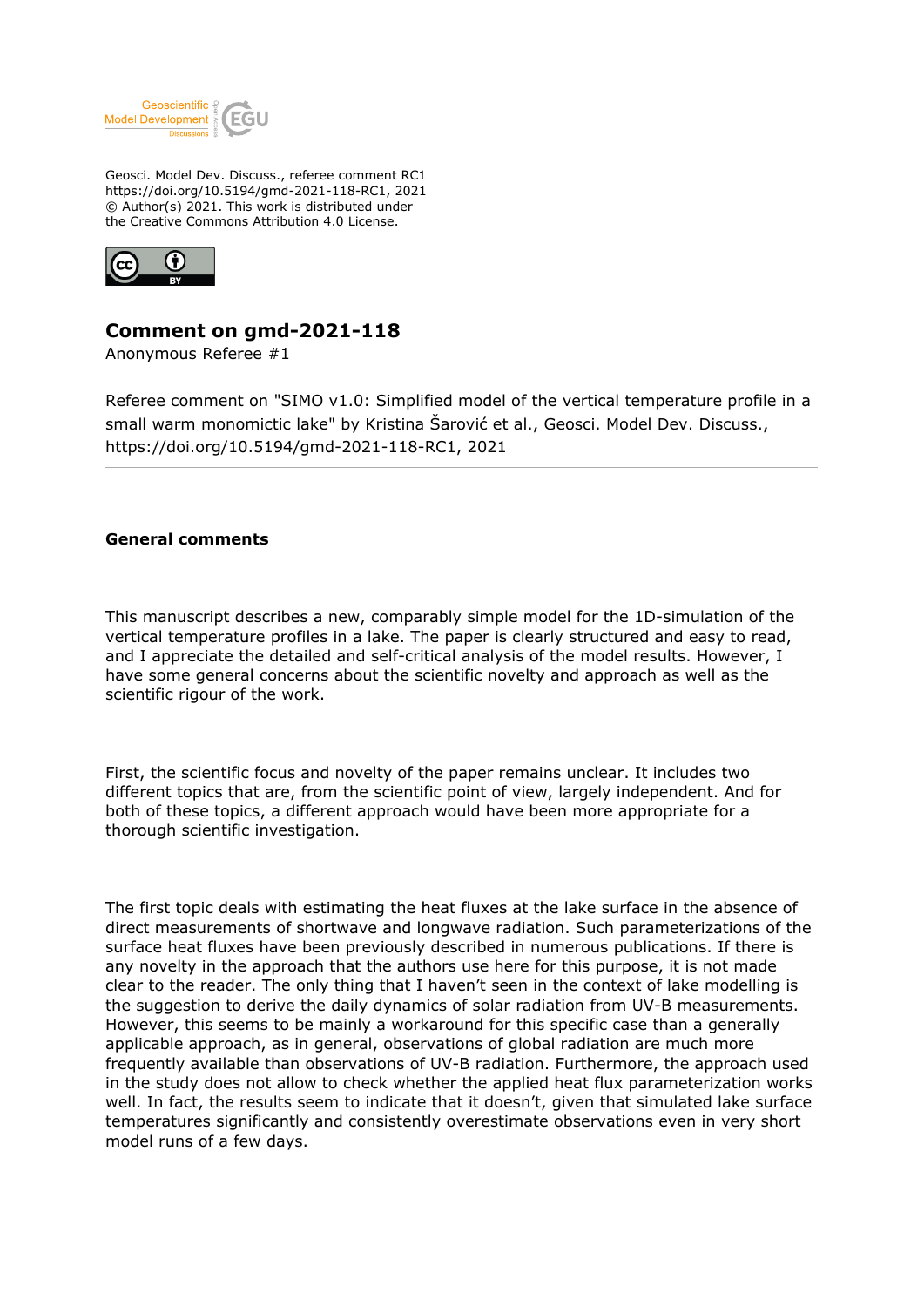The second topic is the temperature model for the given lakes. Again, it is not clearly pointed out what is new about the modelling approach. The model seems to be mostly taken from the paper of Sun et al. (2007) with the addition of a turbulent term. And also here, the approach of the study doesn't really allow to assess how well the model works. This would probably be done best by comparing the simulations with those of other models forced with the same surface heat fluxes, which might then allow to assess to what extent the relatively large discrepancies between simulations and observations are caused by the surface heat flux parameterization and by the actual lake model.

Second, the model description and the equations contain several errors that are described in the following detailed comments. I did not check all equations in detail, but some things are clearly wrong. Some of the errors are probably only typos in the text or errors when creating the figures, but others might also be wrong in the model formulation.

For these reasons, I cannot recommend to accept publishing this paper in Geoscientific Model Development in its present form.

## **Specific comments**

Line 15: I don't think that it is clear for the reader here what is meant with "a sensitivity analysis of the simulation length"

Study area: it would be easier for the reader to have the lake properties in a table rather than in the text.

Figure 3: is there any specific reason for using J/m2/h rather than the standard W/m2 for UV radiation?

Line 149: check the usage of phi, there is capital phi in the text and small phi in the equation. Small phi is also used for latitude and capital phi later for the surface heat flux. Please use consistent and unique symbols.

Equation (2): I don't know the source of that equation, as Sun et al (2007) don't give a reference for it, but for high temperatures, the density calculated with this equation seems to be quite far from other standard equations that are usually applied in lake and ocean models (e.g., Chen and Millero or IES-80).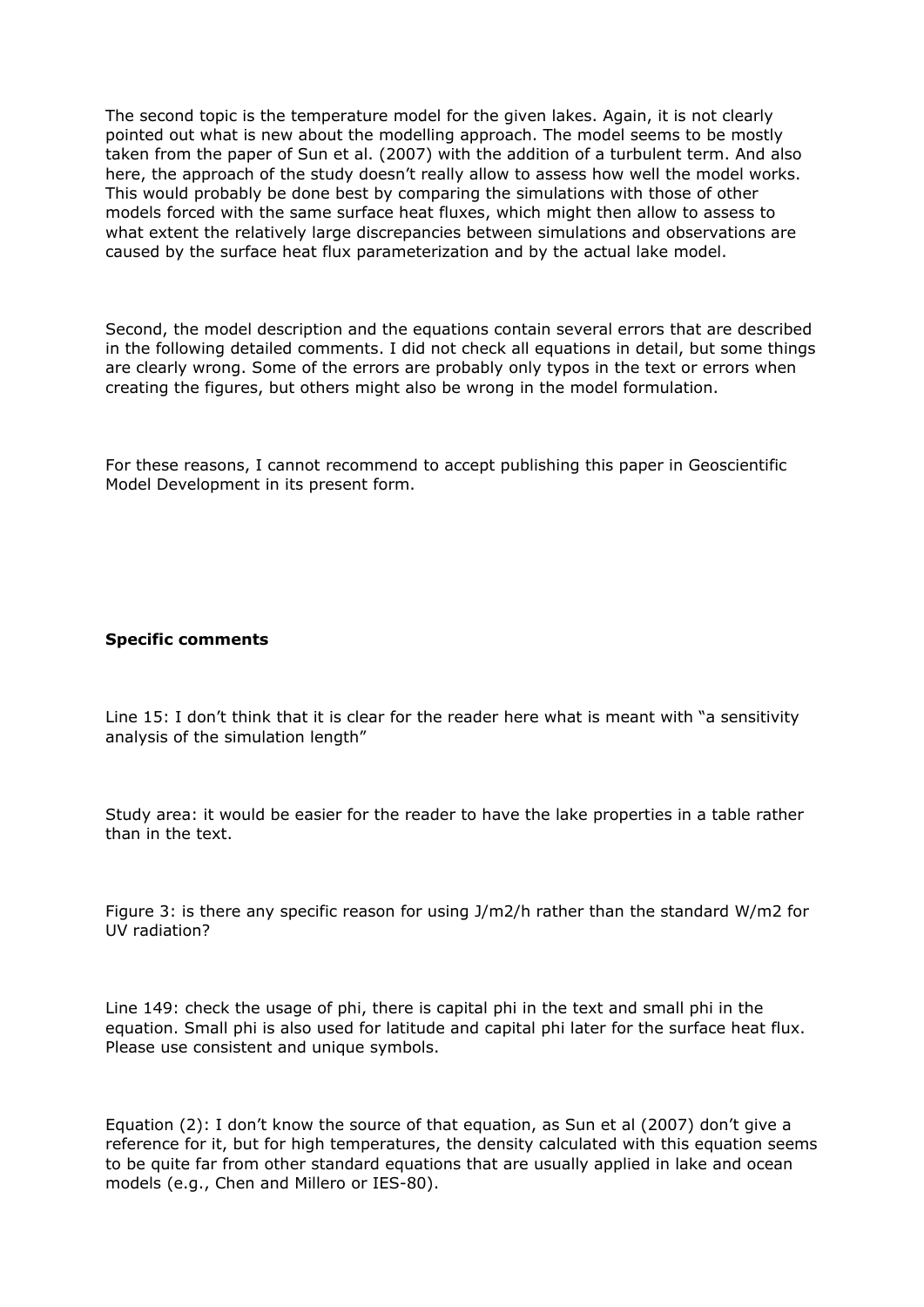Equation (3): I think there is a factor z missing in the equation.

Line 169: I don't think it makes sense to neglect turbulent transport even in lakes shallower than 10 m. This is usually one of the main drivers determining the surface mixed layer depth (e.g. Monismith and MacIntyre, 2009, https://doi.org/10.1016/B978-012370626-3.00078-8 )

Chapter 3.1.1: It is not clear from the text how exactly the chosen approach accounts for the effect of cloudiness on surface downward solar radiation.

Equation (12): I think this should be 6.11 not 0.611 if the unit of the vapor pressure is hPa (=mbar). It is correctly implemented in the code, although the wrong unit is given there (Pa instead of hPa).

Line 227: difference in day length between what and what?

Equation (22): the function of light transmission as a function of depth was somehow derived by Wu et al. based on a relationship between Secchi depth and lake depth of a range of Swedish lakes by Hakanson (1995). That means, the information of surface clarity (Secchi depth) as a function of total lake depth for a range of lakes is transferred to a function of lake clarity within a specific lake as a function of depth. In my opinion, this does not make sense. If no Secchi depth measurements or other clarity information is available for the studied lakes, I think it is preferable to use a constant default value for clarity.

Equations (23) and (26): I think the first epsilon is redundant in both these equations. Furthermore, reflection of the longwave radiation at the lake surface of about 3% of longwave radiation is neglected (e.g. Henderson-Sellers, 1986, https://doi.org/10.1029/RG024i003p00625). Randomly, these two things (neglecting 3% removal and adding an epsilon factor of 0.96) more or less cancel each other.

Lines 260 ff: In Crawford and Duchon (1999), f was defined as 1 minus the ratio of observed radiation to clear-sky radiation. This never reaches zero because even at 100% cloudiness, significant radiation remains. Does this have any implications for how the model is applied here?

Chapter 3.1.4: I don't think this approach is correct. Assume Tprec is equal to the lake surface temperature. Then the precipitation does not change the lake surface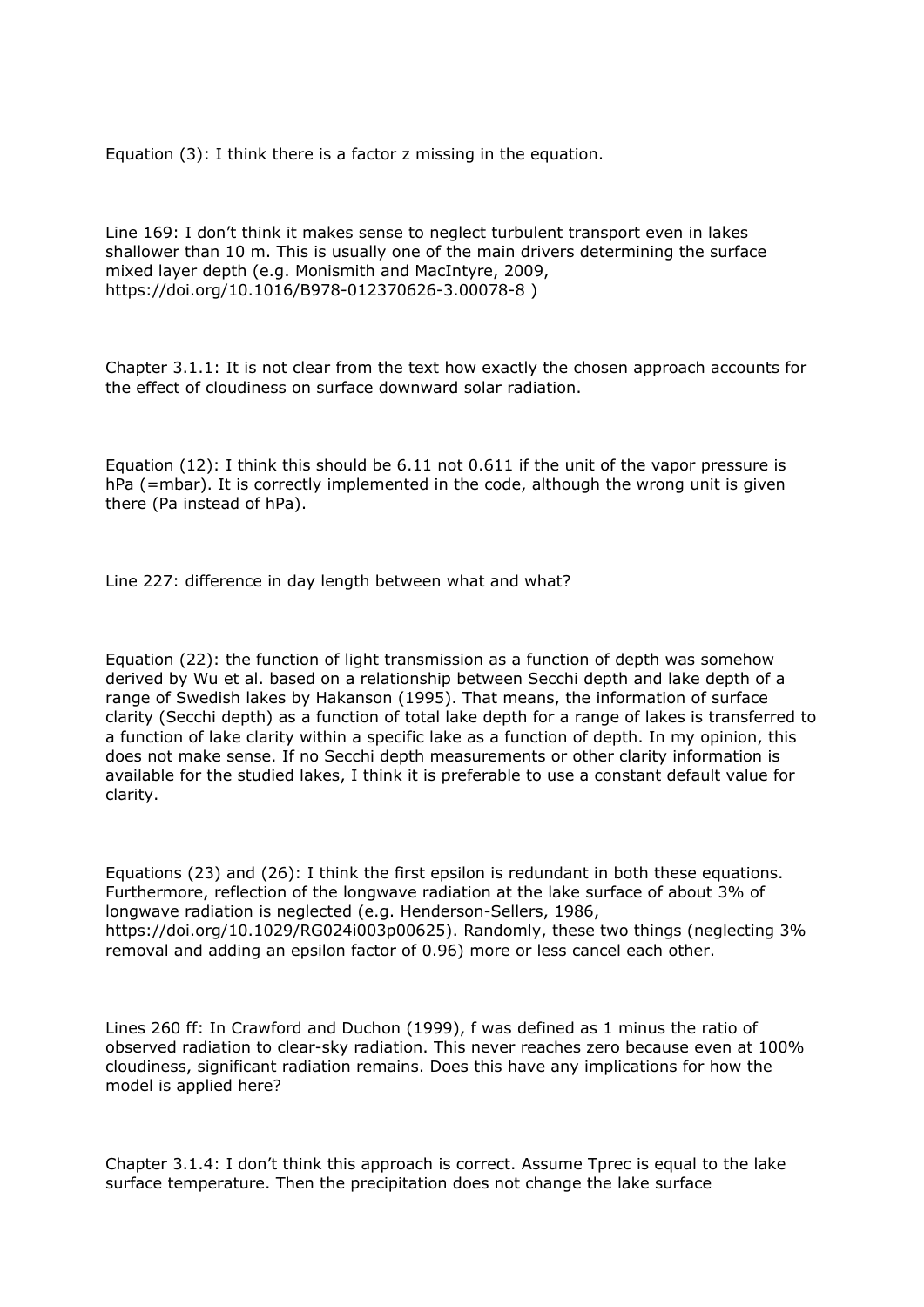temperature. But in the model it does increase the temperature. Tprec should probably be replaced by (Tprec-Ts) in the equation?

Line 320: The implicit Euler method is unconditionally stable, but it can still lead to significant errors if the time step is too large. A time step of one hour seems comparably long for this model, where the forcing data can change quite strongly from hour to hour. Did you check whether the solution would be significantly different with a shorter time step?

Figure 5: There is something wrong here. The theoretical upper limit of the shortwave heat flux is the solar constant of 1368 W/m2, the typical upper limit of observed surface solar radiation is about 1000 W/m2. The July peak in the figure is 20'000 W/m2.

Line 396: Add some quantitative information about the error in the onset of stratification. That is difficult to read from the figures.

Figures 9 and 10: for which period are these measures averaged? This should be mentioned in the caption of the figures. Also, the fact that the temperature bias at the lake surface is consistently positive even in simulations of very short duration (1 day), seems to clearly indicate that there is something wrong with the surface heat flux parameterization (see main comment above).

Line 474: Again, some quantitative information on the error of the simulated onset and termination of stratification as well as the thermocline depth would be useful.

Table 2: There are numerous lake modelling studies reporting quantitative errors compared to observed data. Below, some other studies that could be considered here, but there are many more:

- LakeMIP publications: Goyette et al. (2013), https://doi.org/10.5194/gmd-6-1337-2013 and Perroud et al. (2009), https://doi.org/10.4319/lo.2009.54.5.1574
- Read et al. (2017), https://doi.org/10.1016/j.ecolmodel.2014.07.029
- Gaudard et al. (2019), https://doi.org/10.5194/gmd-12-3955-2019
- Moore et al. (2021), https://www.sciencedirect.com/science/article/pii/S1364815221001444

I understand it would exceed the scope of this manuscript to completely review this literature, but at least the formulation that there are only few studies reporting such